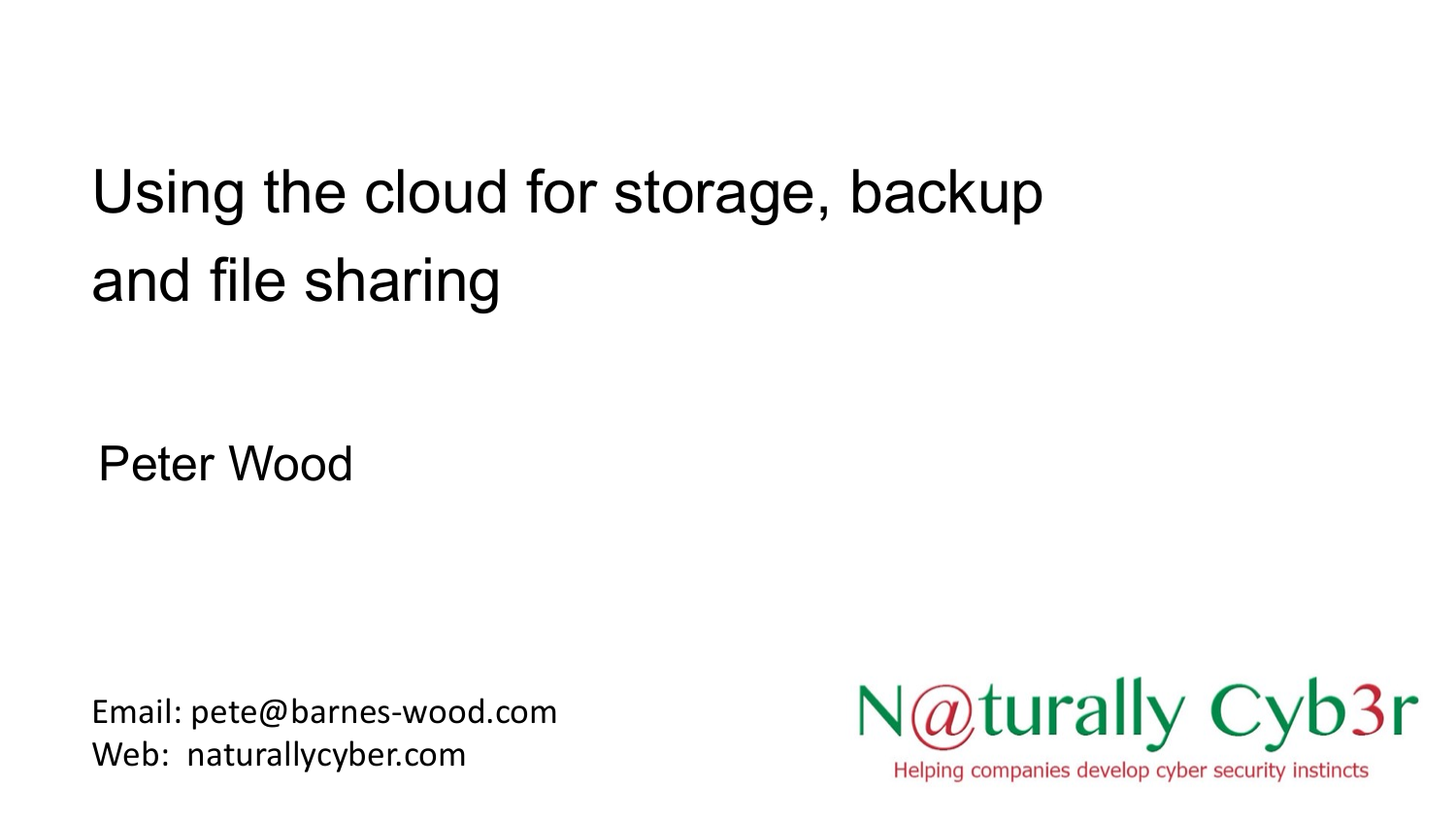### Peter Wood



Partner and Lead Consultant at Naturally Cyber LLP

- Engineer, IT and security professional for over 50 years
- Founded the UK's first cyber security firm in 1989
- Fellow of the BCS, Chartered IT Professional, CISSP
- Member of IISP, ISACA, Mensa
- Security evangelist
- Motorsport driver
- EDM musician



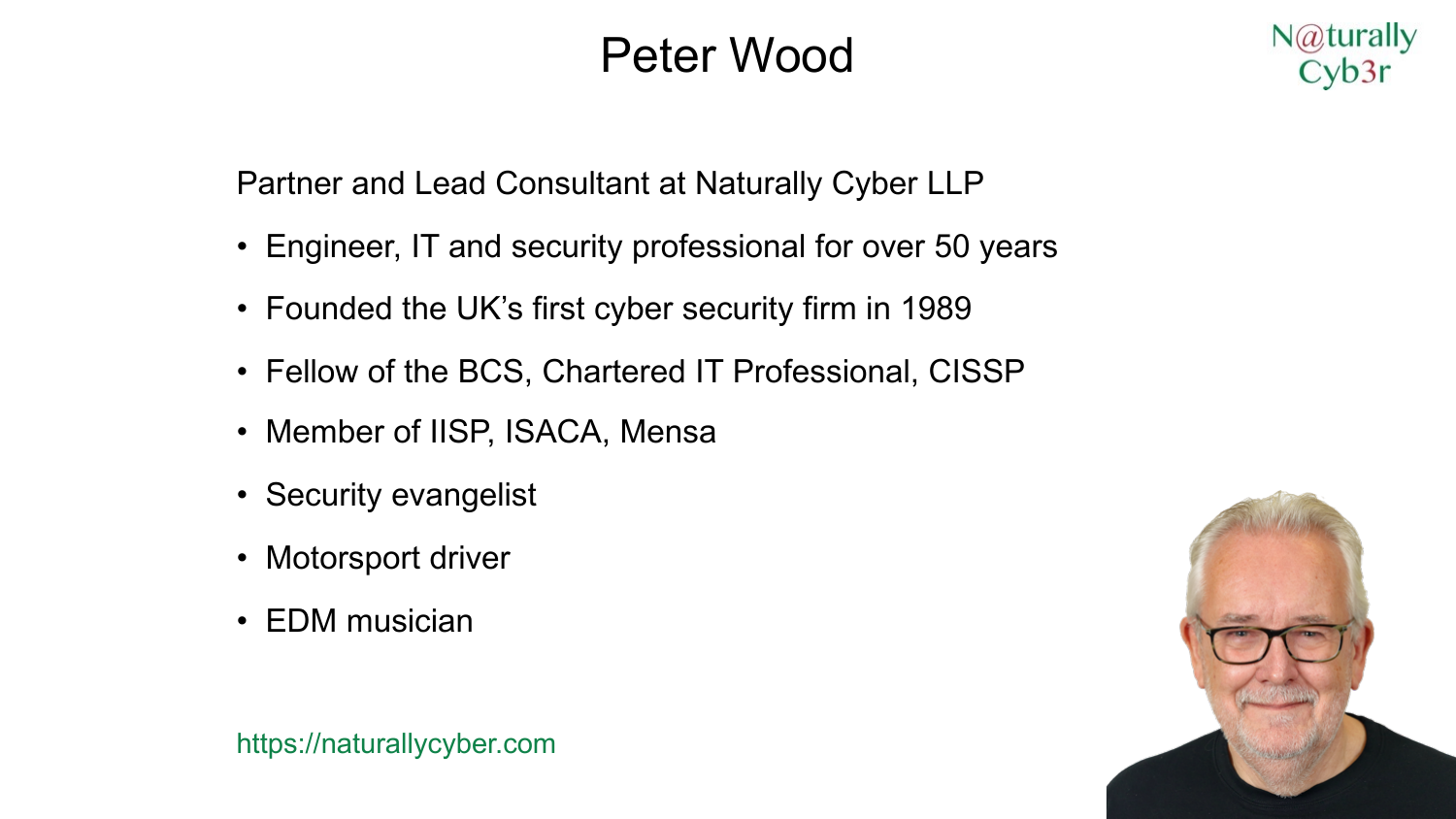

#### Cloud storage basics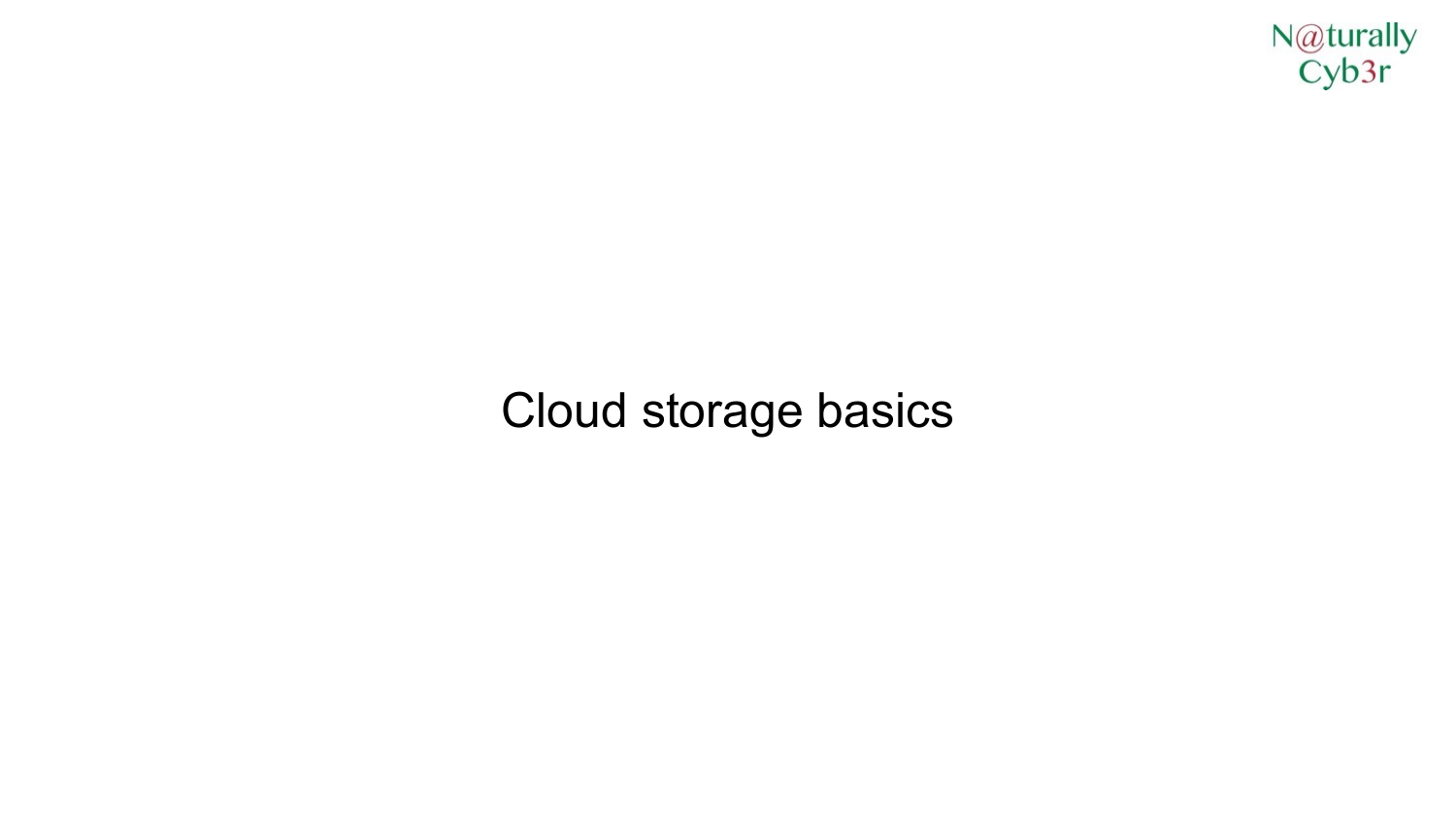### What is cloud storage?



- Cloud storage sounds a bit mysterious, but really it's just a hard drive on the internet
- You can store things in "the cloud" in the same way that you save things on your computer
- The big internet companies like Google, Microsoft and Apple rent cloud storage to companies and individuals
- You can rent as much or as little space as you need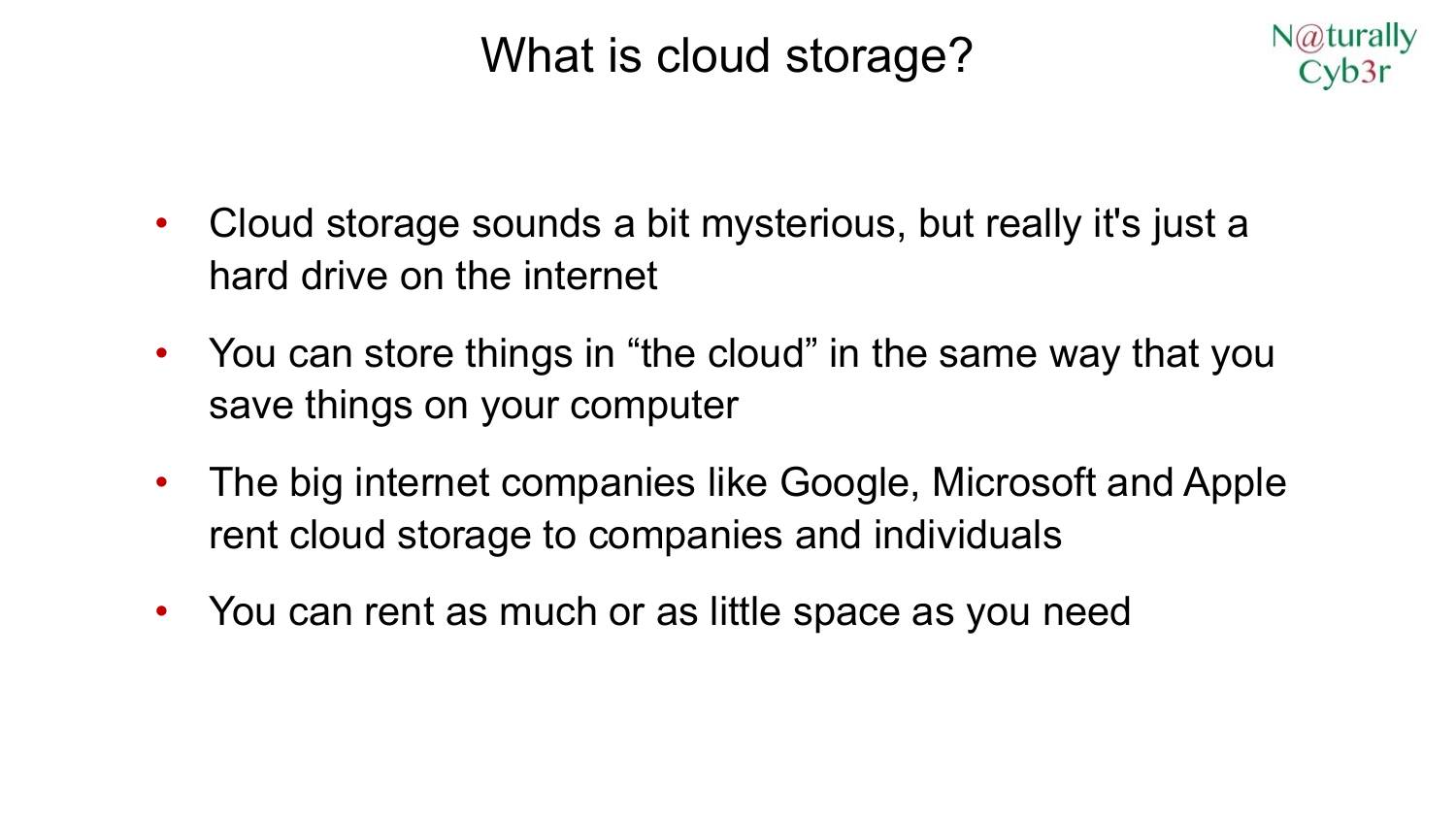#### What are the benefits?

- $N@$ turally Cyb3r
- Files that you store in the cloud can be accessed on all your devices: laptops, tablets and smartphones
- You can send links to your friends and family to share files or groups of files without having to attach them to an email
- You can share files that would be too large to send by email – this is especially good for videos and music
- You can use cloud storage to backup your devices so you never lose anything even if your device fails
- You can use the cloud instead of your hard drive, so you never run out of space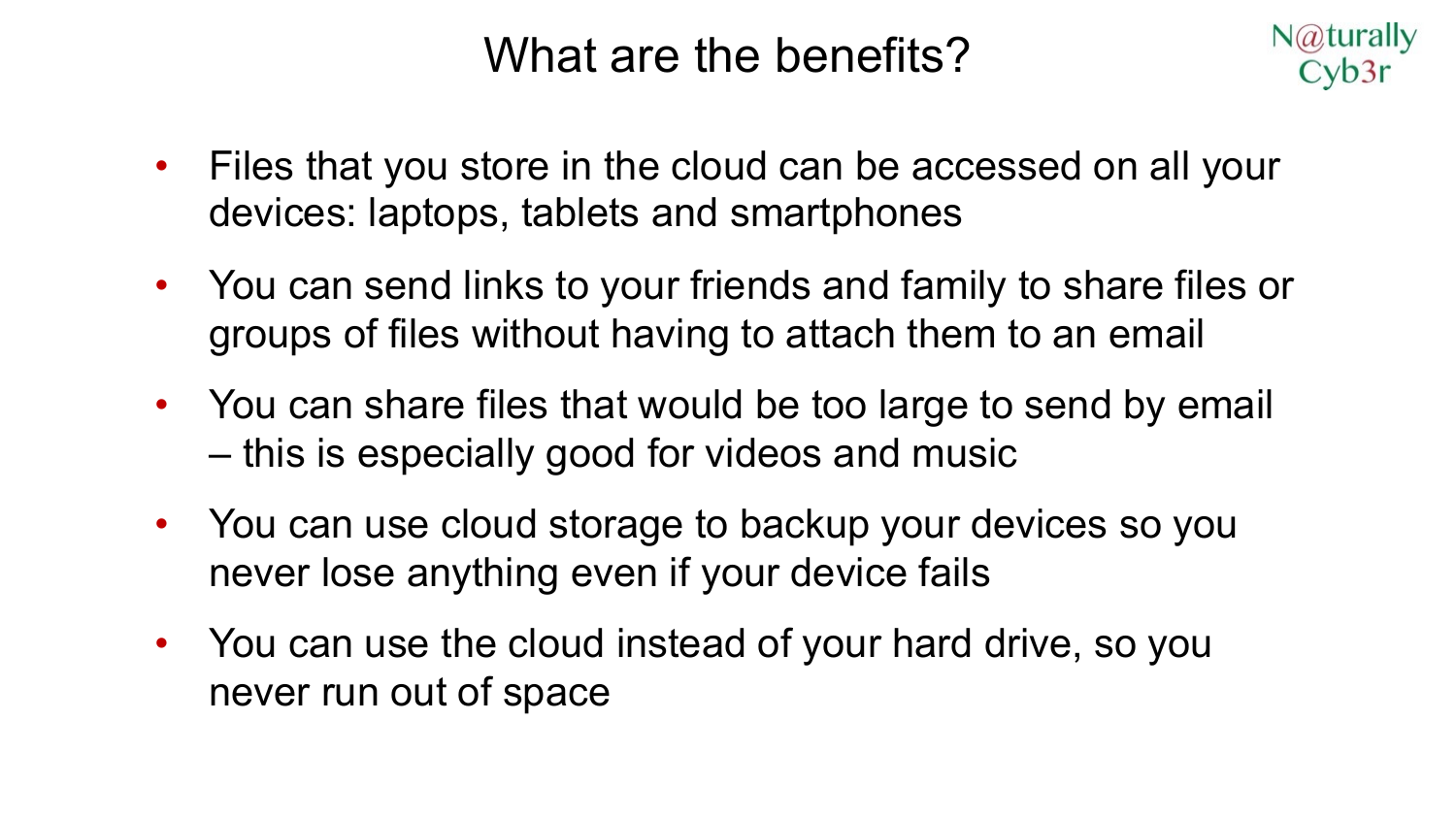### Some popular providers





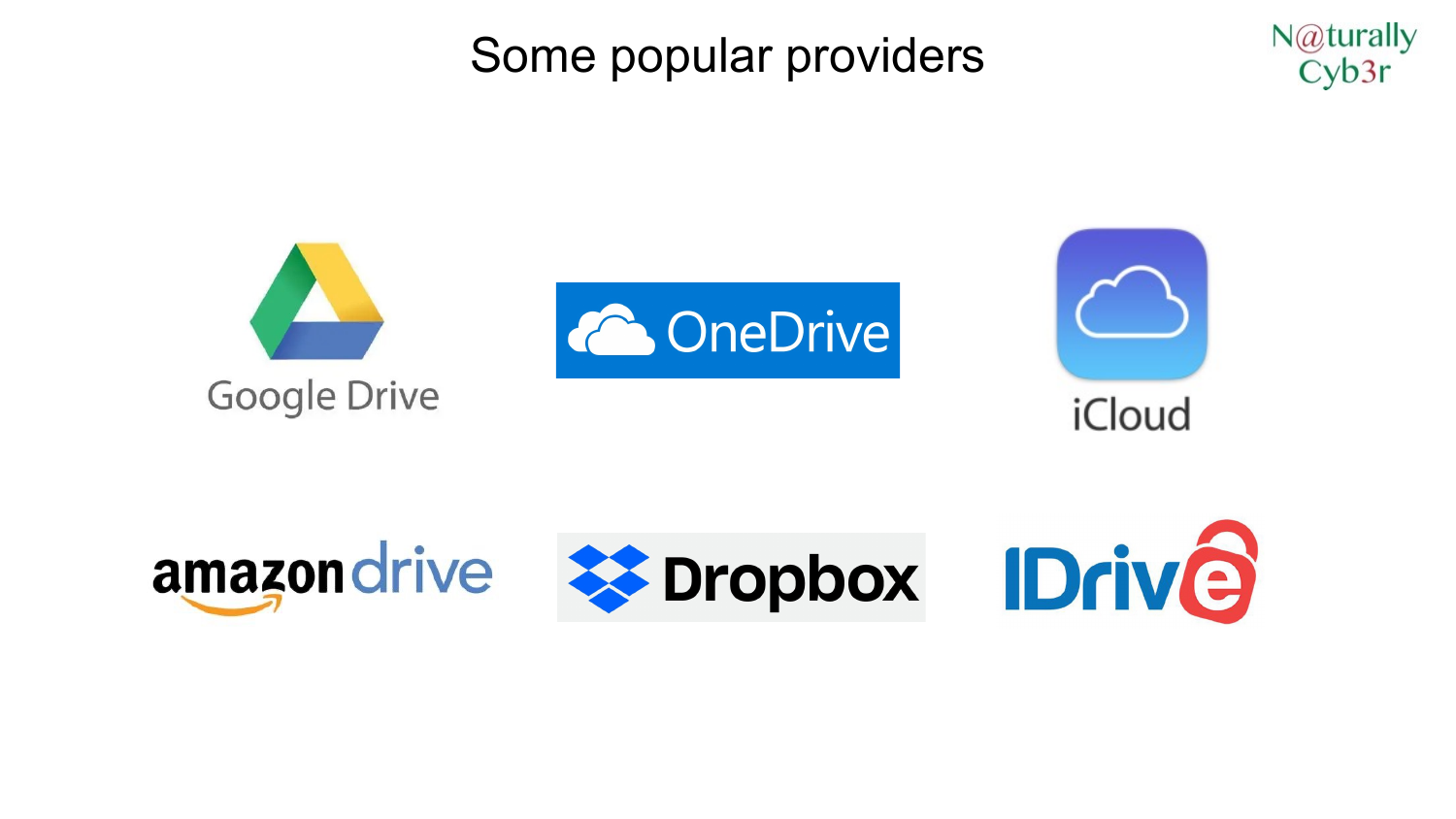

#### Which one should I choose?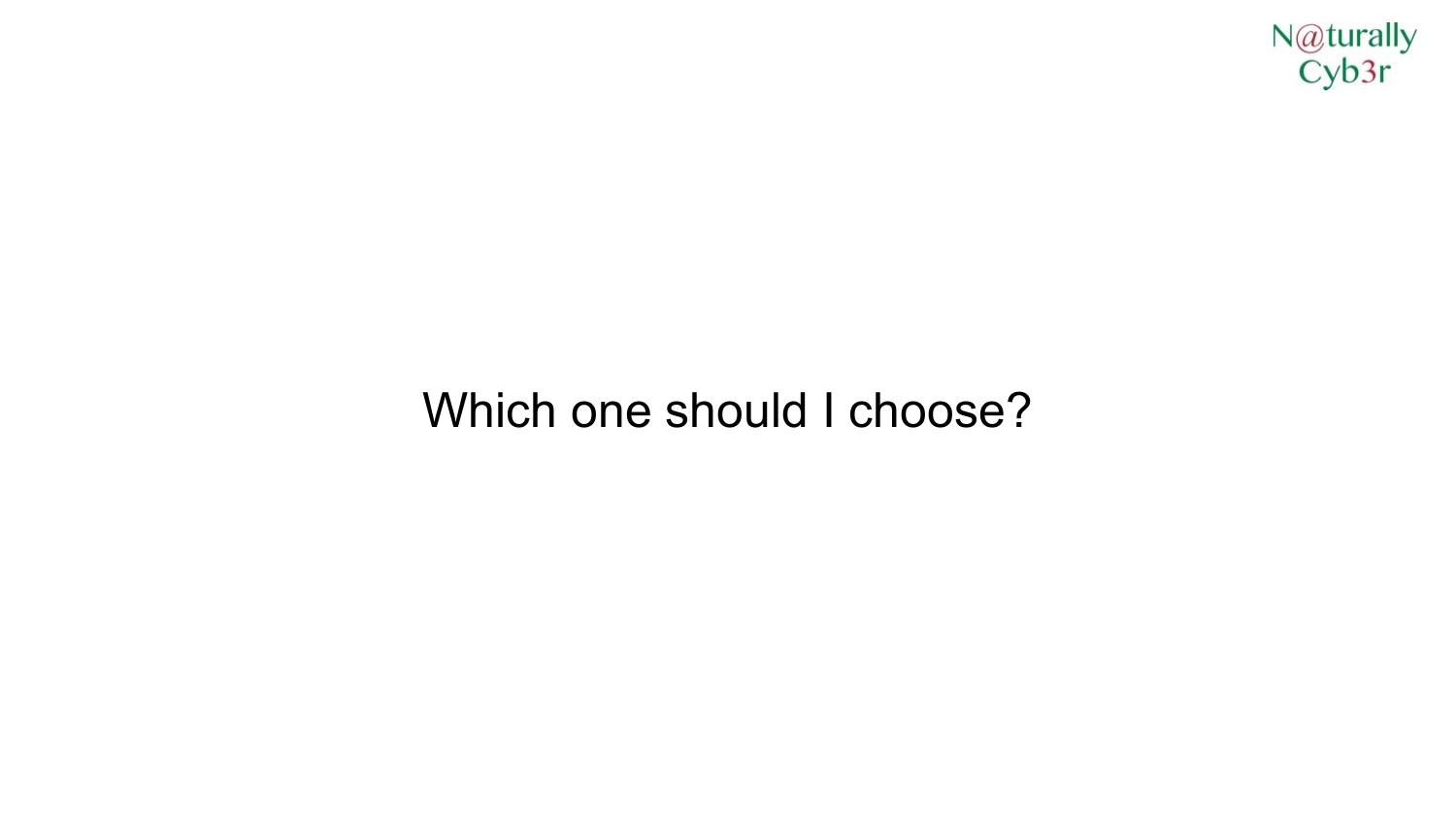

# Why Google Drive



- Generous free storage capacity (15GB)
- Support for Windows, MacOS, iOS and Android
- File and folder sharing
- Excellent search facility
- Easy web interface
- Integration with Gmail, Google Docs, Sheets, Slides, etc.
- Collaborative working
- Selective file and folder backup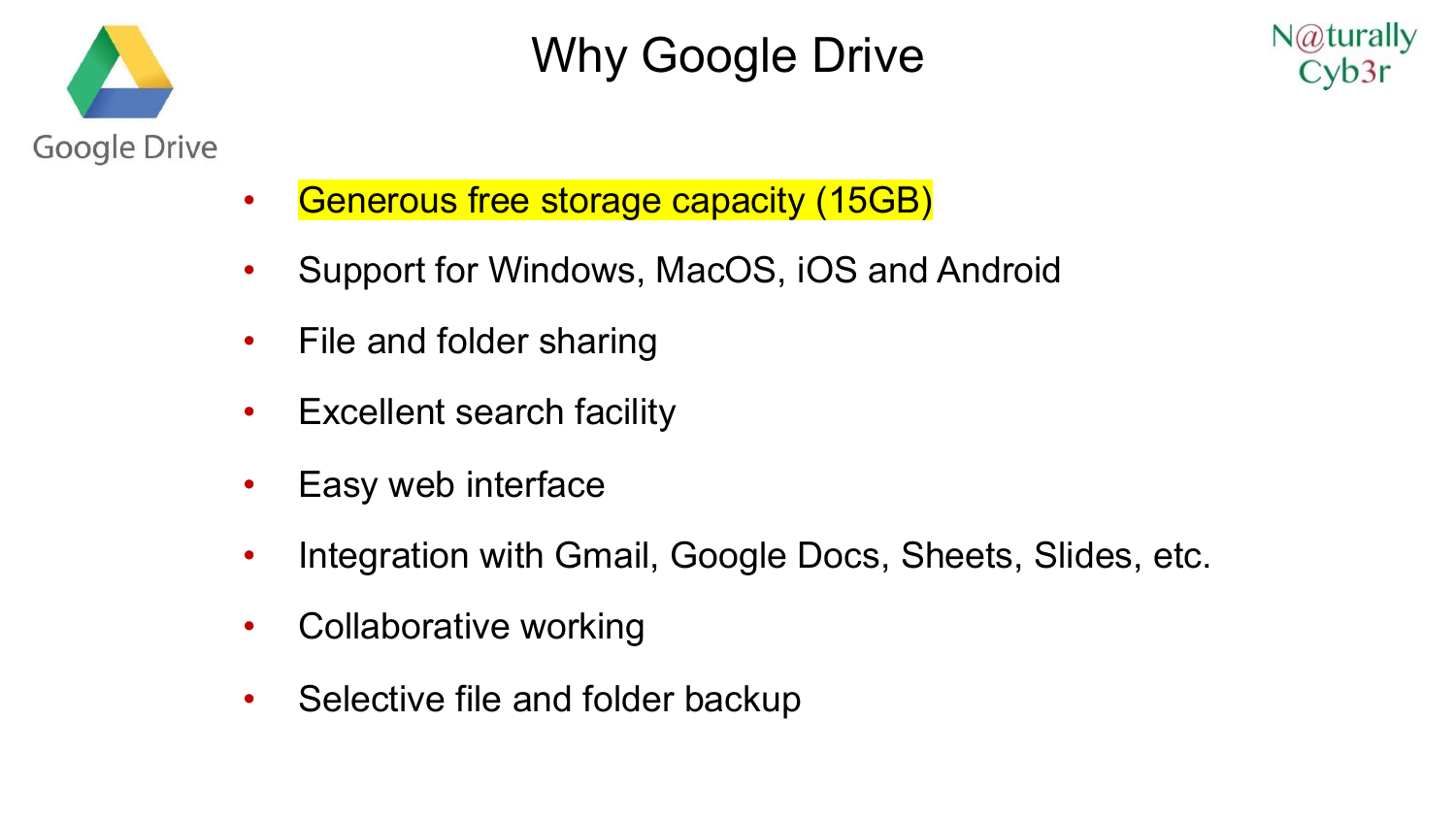

Why Microsoft OneDrive



- Integrated into Windows 10
- Support for Windows, MacOS, iOS, Android and Xbox
- File and folder sharing
- Excellent search facility
- Easy web interface
- Integration with Office 365 (Outlook, Word, Excel, etc.)
- Collaborative working
- Some selective file and folder backup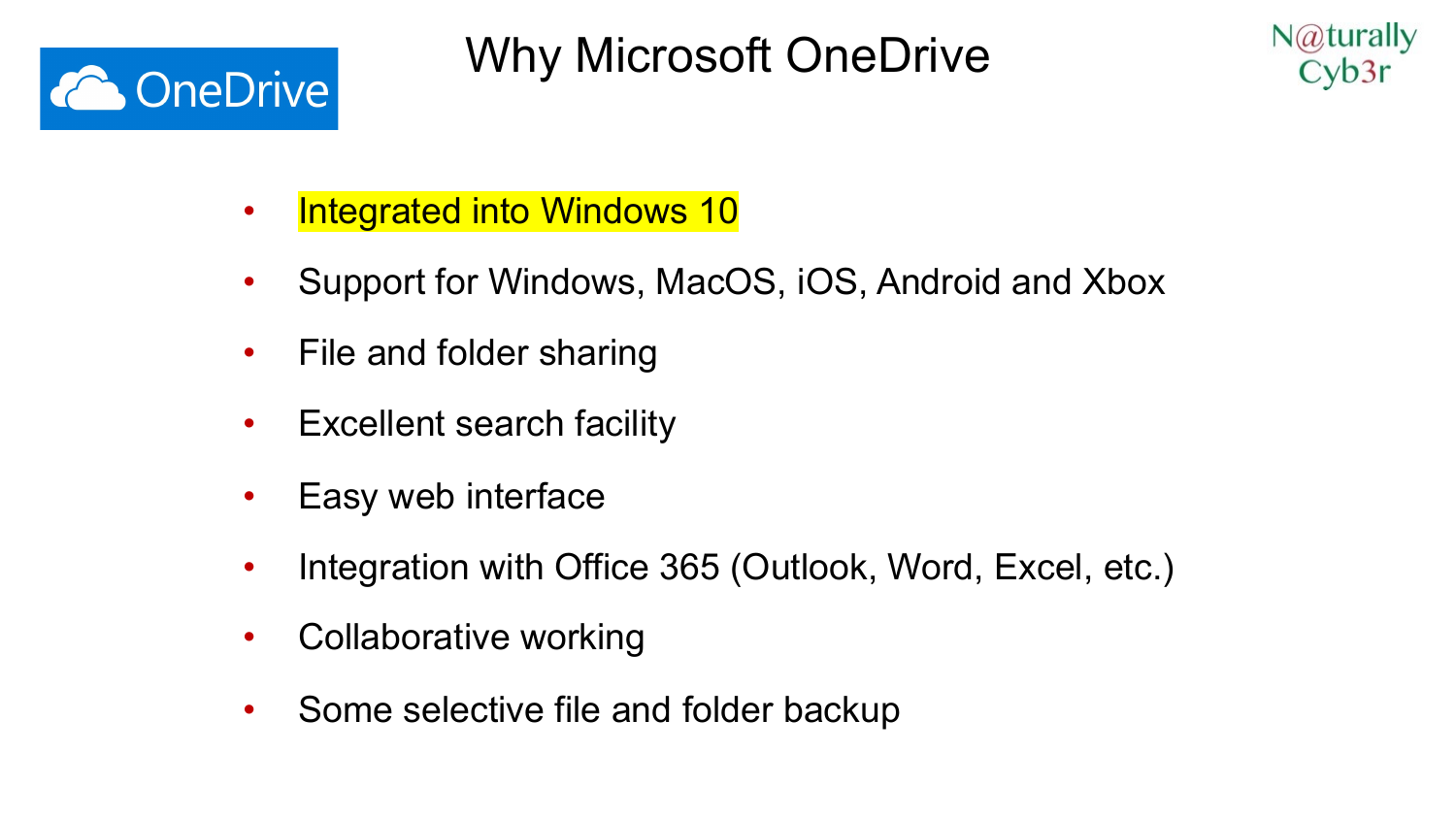

# Why Apple iCloud



- Integrated into MacOS
- Support for Windows, MacOS and iOS (not Android)
- File and folder sharing
- Easy web interface
- No search in web interface
- Integration with Mail, Pages, Numbers, Keynote, etc.
- Collaborative working
- Selective file and folder sync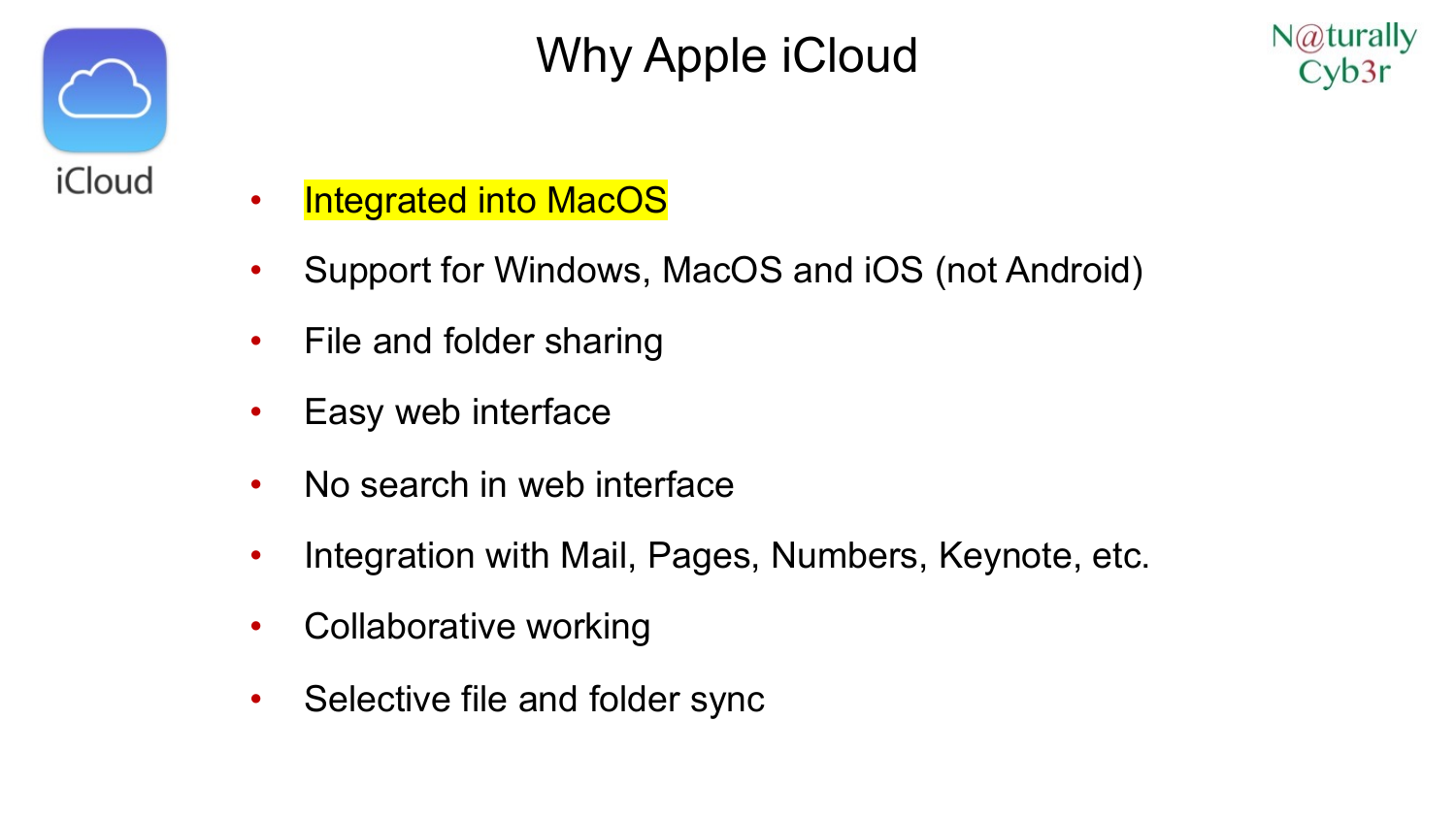

Why Amazon Drive



- Unlimited photo storage (with Amazon Prime)
- Support for Windows, MacOS, iOS and Android
- Basic file and folder sharing
- Simple search facility
- Easy web interface
- No apps apart from Amazon Photos
- No collaborative working
- Selective file and folder backup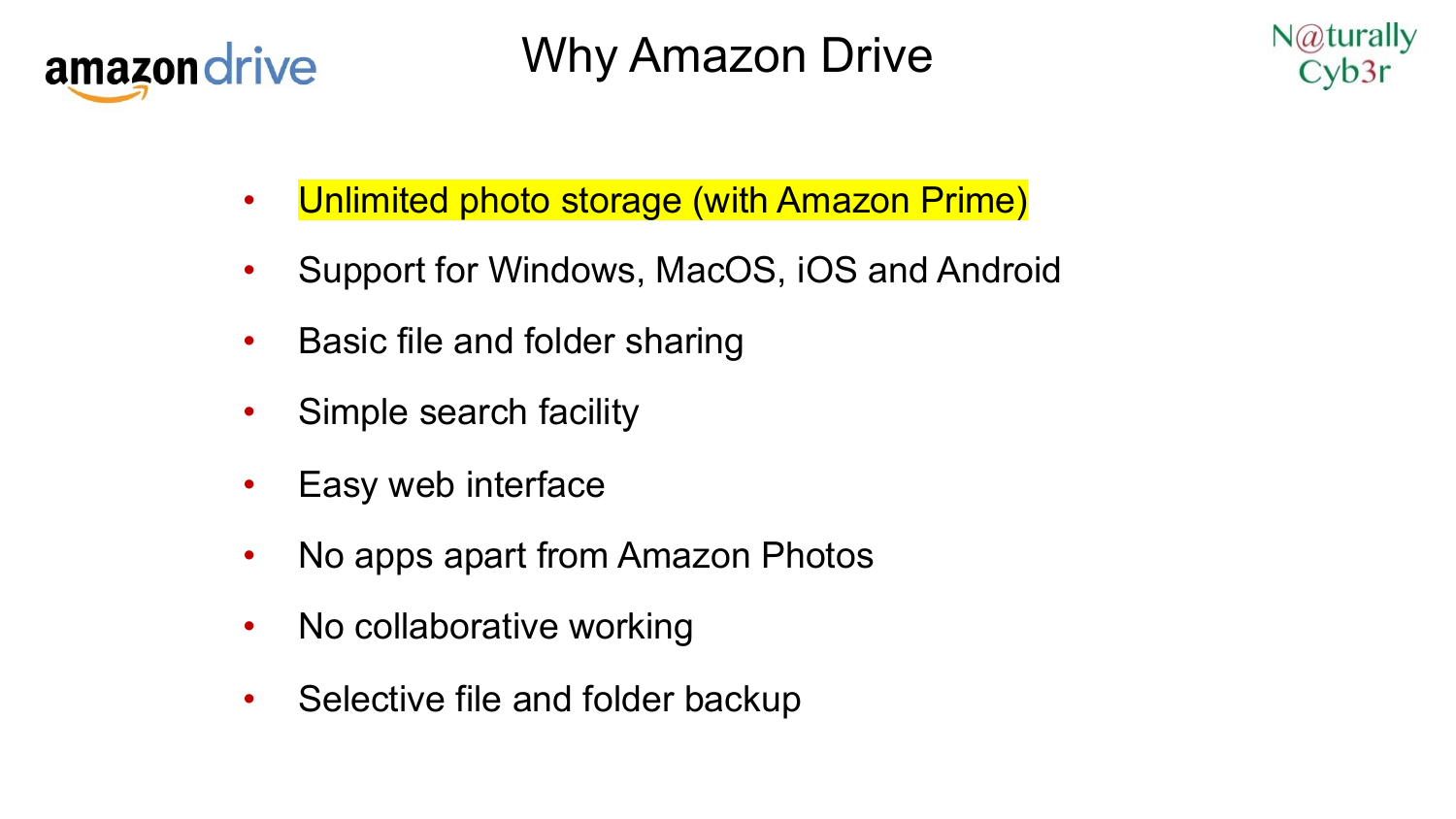

### Why Dropbox



- Very popular for file sync and sharing
- Support for Windows, MacOS, iOS and Android
- Basic file and folder sharing
- Simple search facility
- Easy web interface
- Dropbox Paper and integration with other software
- Collaborative working (including via Office 365)
- Selective file and folder backup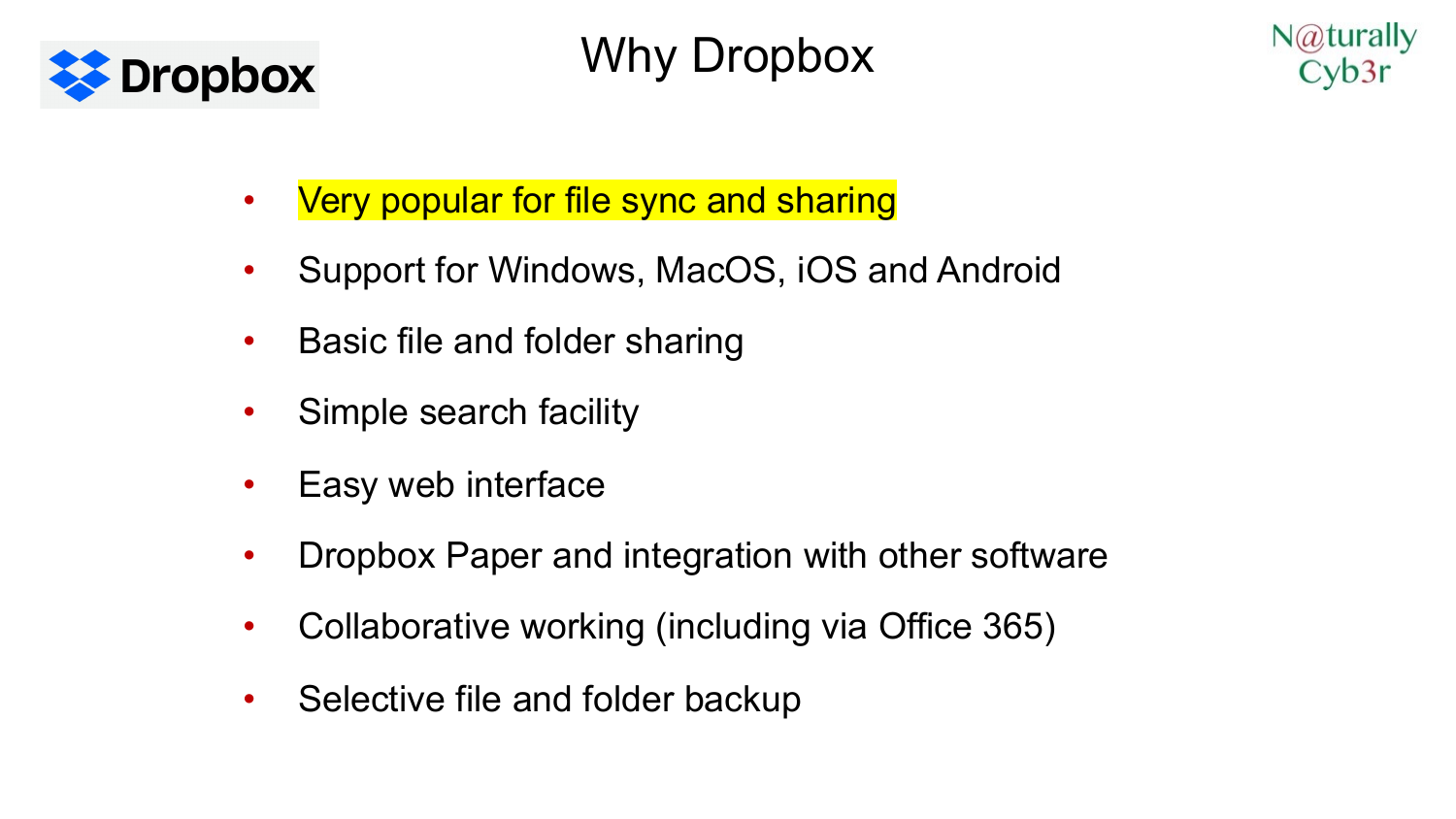

# Why IDrive



- Primarily for backup
- Support for Windows, MacOS, iOS and Android
- Basic file and folder sharing
- Simple search facility
- Simple web interface
- No apps
- Limited collaborative working
- Selective file and folder backup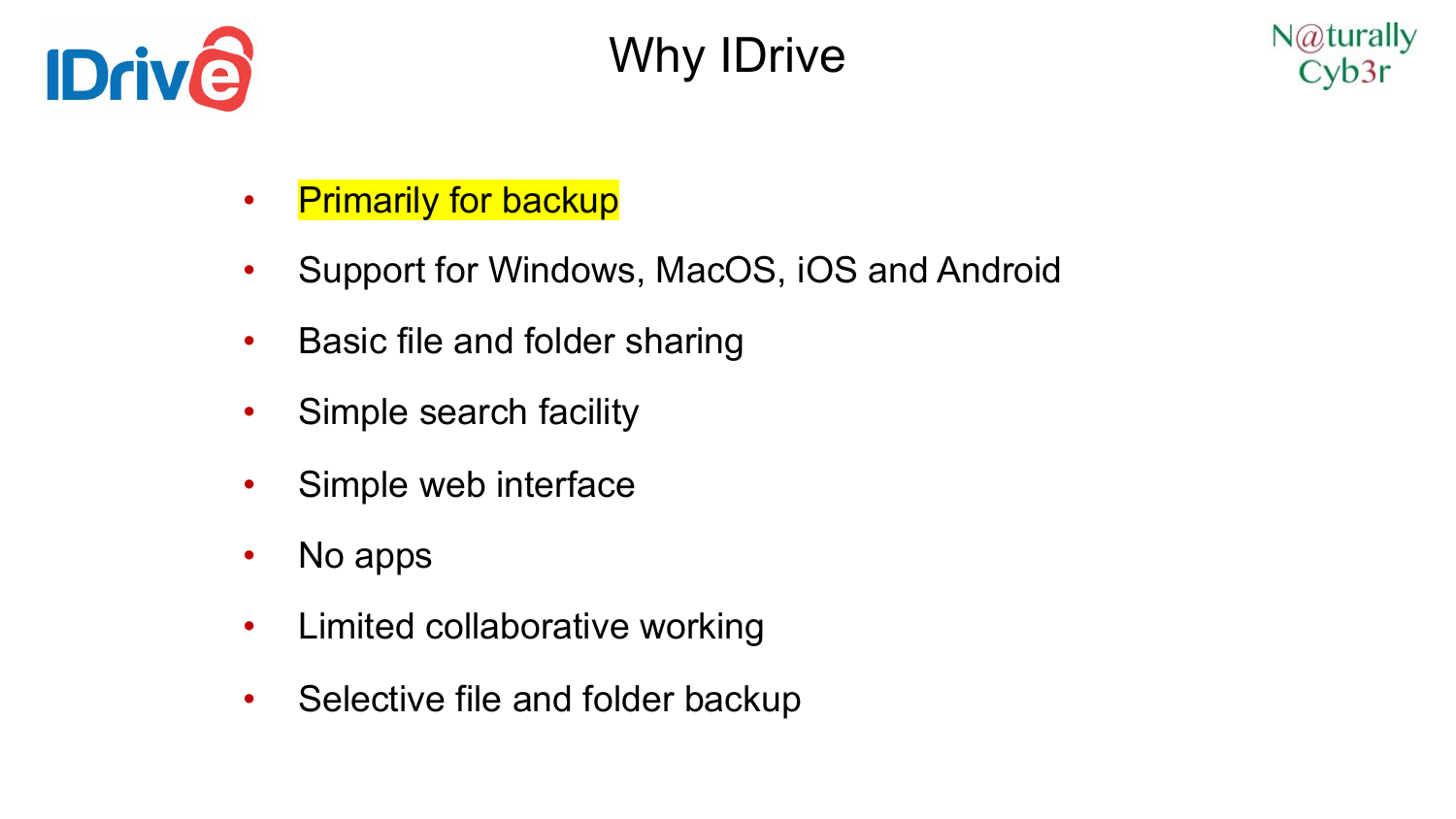### Feature comparison



|                | <b>Google</b><br><b>Drive</b> | <b>Microsoft</b><br><b>OneDrive</b> | <b>Apple</b><br><b>iCloud</b> | <b>Amazon</b><br><b>Drive</b> | <b>Dropbox</b> | <b>IDrive</b> |
|----------------|-------------------------------|-------------------------------------|-------------------------------|-------------------------------|----------------|---------------|
| <b>Sharing</b> | Good                          | Excellent                           | Good                          | <b>Basic</b>                  | Good           | <b>Basic</b>  |
| Search         | Excellent                     | <b>Excellent</b>                    | Depends                       | <b>Basic</b>                  | <b>Basic</b>   | <b>Basic</b>  |
| Apps           | Google                        | Office365                           | Apple                         | Photos                        | Office365      | <b>None</b>   |
| iPhone         | Yes                           | Yes                                 | Yes                           | Yes                           | Yes            | Yes           |
| iPad           | <b>Yes</b>                    | Yes                                 | Yes                           | Yes                           | <b>Yes</b>     | Yes           |
| Android        | Yes                           | Yes                                 | <b>No</b>                     | Yes                           | Yes            | Yes           |
| <b>Focus</b>   | Versatile                     | Microsoft                           | Apple                         | Photos                        | <b>Sharing</b> | <b>Backup</b> |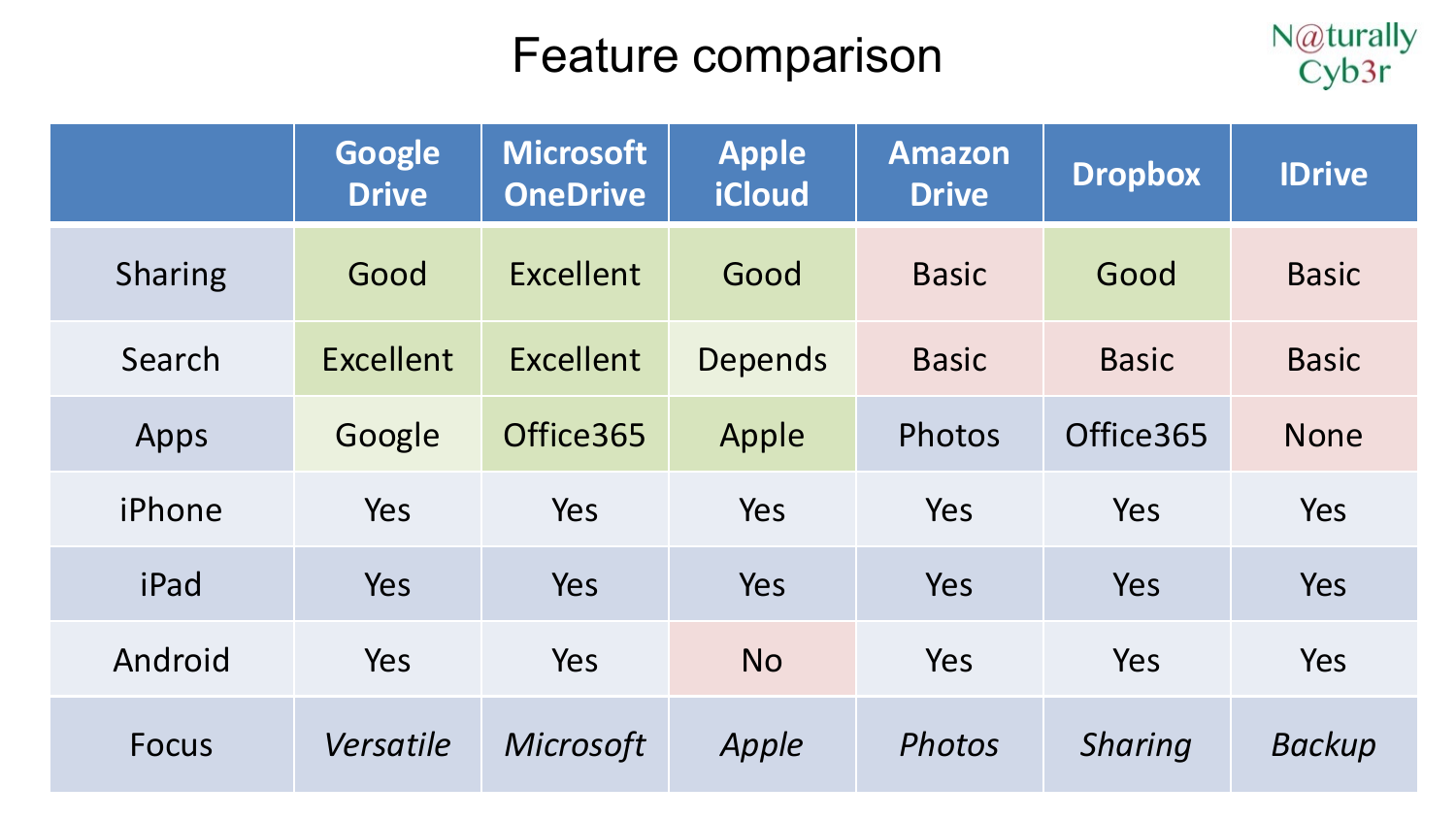### Cost comparison



|              | Google<br><b>Drive</b> | Microsoft<br><b>OneDrive</b> | Apple<br>iCloud          | Amazon<br><b>Drive</b> | <b>Dropbox</b>  | <b>IDrive</b> |
|--------------|------------------------|------------------------------|--------------------------|------------------------|-----------------|---------------|
| <b>Focus</b> | Versatile              | Microsoft                    | Apple                    | Photos                 | <b>Sharing</b>  | <b>Backup</b> |
| Free         | 15GB                   | 5GB                          | 5GB                      | 5GB                    | 2GB             | 5GB           |
| 100GB        |                        | £1.99                        |                          | £1.49                  |                 |               |
| <b>200GB</b> | £2.49                  |                              | £2.49                    |                        | $\qquad \qquad$ |               |
| 1TB          |                        | £5.99                        |                          | £7.99                  |                 |               |
| 2TB          | £7.99                  |                              | £6.99                    | £15.99                 | £7.99           |               |
| 5TB          | £19.99                 | $\overline{\phantom{a}}$     |                          |                        |                 | £4.97         |
| 10TB         | £39.99                 |                              | $\overline{\phantom{a}}$ |                        |                 | £6.22         |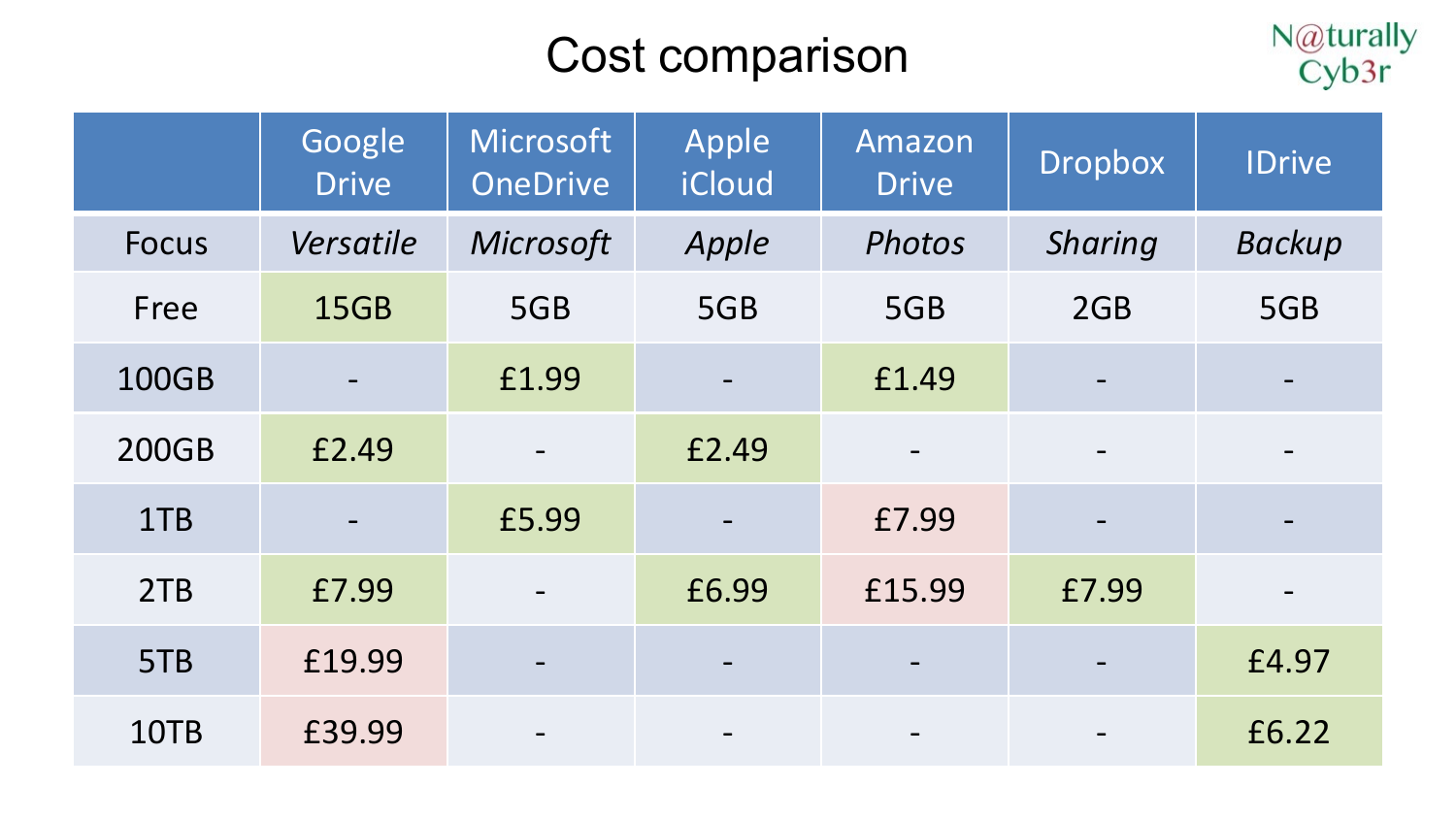### Pete's selections



| Category                               | <b>Choice</b>             |  |  |
|----------------------------------------|---------------------------|--|--|
| Best for free storage                  | <b>Google Drive</b>       |  |  |
| Best all-rounder                       | <b>Google Drive</b>       |  |  |
| Best for Windows and Office users      | <b>Microsoft OneDrive</b> |  |  |
| Best for Apple and <i>iPhone</i> users | Apple iCloud              |  |  |
| Best for very large backups            | <b>IDrive</b>             |  |  |